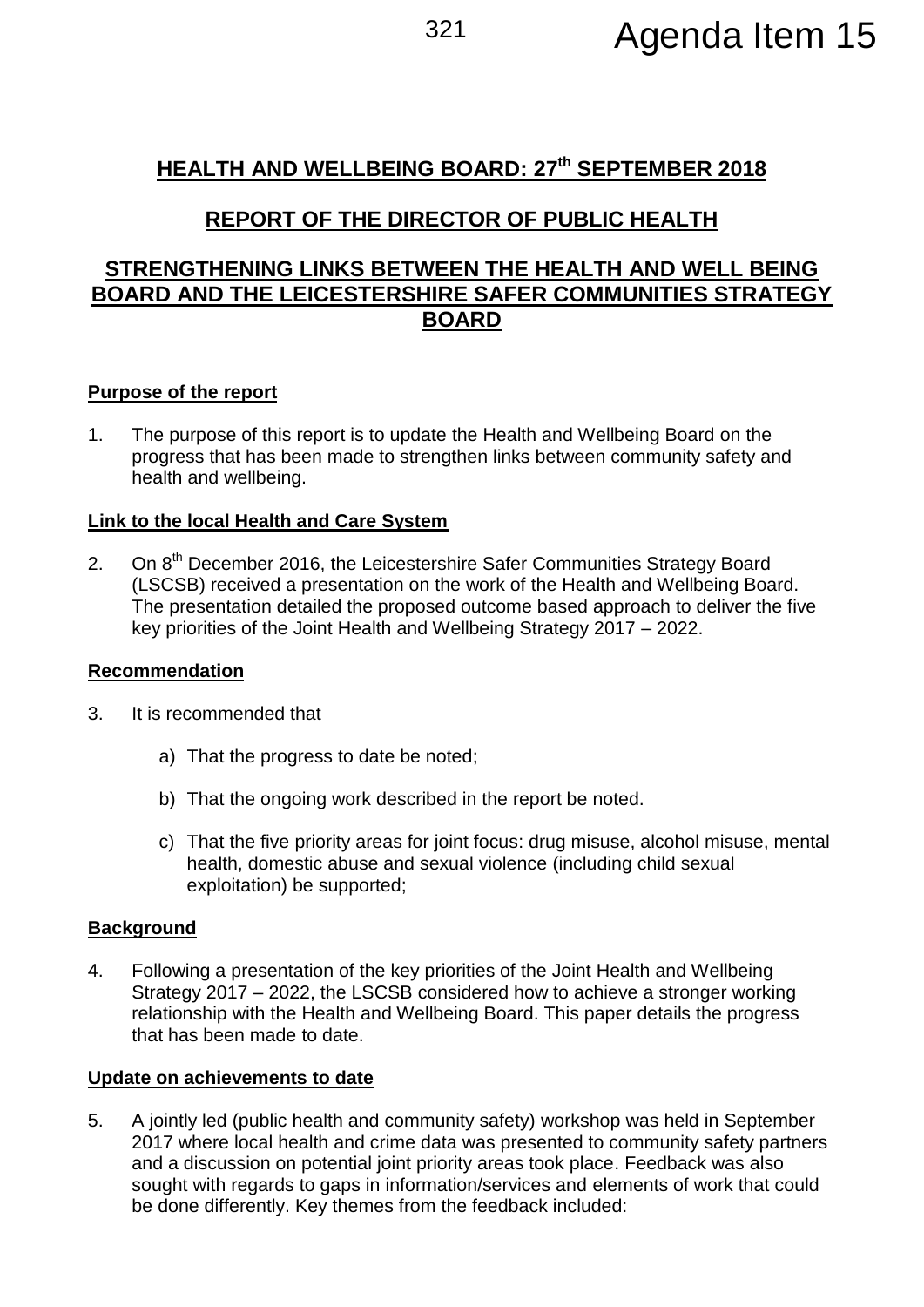- i. Difficulties in accessing data, particularly at district level and from key partners
- ii. The importance of prevention, education/awareness and developing/strengthening community assets
- iii. The interplay between crime and health and the further work required
- iv. Recognising that one size does not fit all.
- v. Importance of understanding the local context.
- vi. The lack of information on some areas e.g. child sexual exploitation
- vii. The lack of awareness of actions that partners take upon receiving information
- 6. Following the workshop, a report was tabled at the LSCSB meeting in December 2017 which subsequently led to the endorsement of 5 priority areas of focus: drug misuse, alcohol misuse, mental health, domestic abuse and sexual violence (including child sexual exploitation).
- 7. Following feedback from the workshop, a data compendium has been developed which lists key health and crime indicators to enable partners to access appropriate data/information as and when required to inform future strategy development.

#### **Update on ongoing work**

#### **Drug and alcohol misuse**

- 8. Public health is leading on the development of an overarching substance misuse strategy which will include elements such as criminal justice and domestic abuse and will have key partners such as the police at the heart of its development.
- 9. A report of activity from the public health commissioned community substance misuse treatment service will be presented at the next LSCSB meeting. This report will provide district level activity and will be presented on an annual basis to inform local priorities.
- 10. Public health is leading on an offender health needs assessment which will help to shape future work in this area. Discussions are already underway with health and justice colleagues from NHS England, Public Health England and the Community Rehabilitation Company (CRC) on strengths and areas of development with respect to substance misuse and mental health.

#### **Mental health**

- 11. Leicestershire County Council plays a leading role in the Leicester, Leicestershire and Rutland Suicide Audit and Prevention Group (LLR SAPG). This Group exists to bring together key partners to co-ordinate strategies and actions to reduce the risks and burden of suicide locally.
- 12. In January 2018, Cabinet approved the development of a STOP Suicide Campaign and Pledge similar to that operated in Peterborough and Cambridgeshire. This work has commenced through the formation of a Stop Suicide Task and Finish Group which is comprised of representation from local government, primary care, secondary care, criminal justice services, voluntary organisations, local commissioners and locally commissioned services. A component of this work involved joint working with the Office of the Police and Crime Commissioner (OPCC) and Leicester City Council to develop an offer for those bereaved or affected by suicide.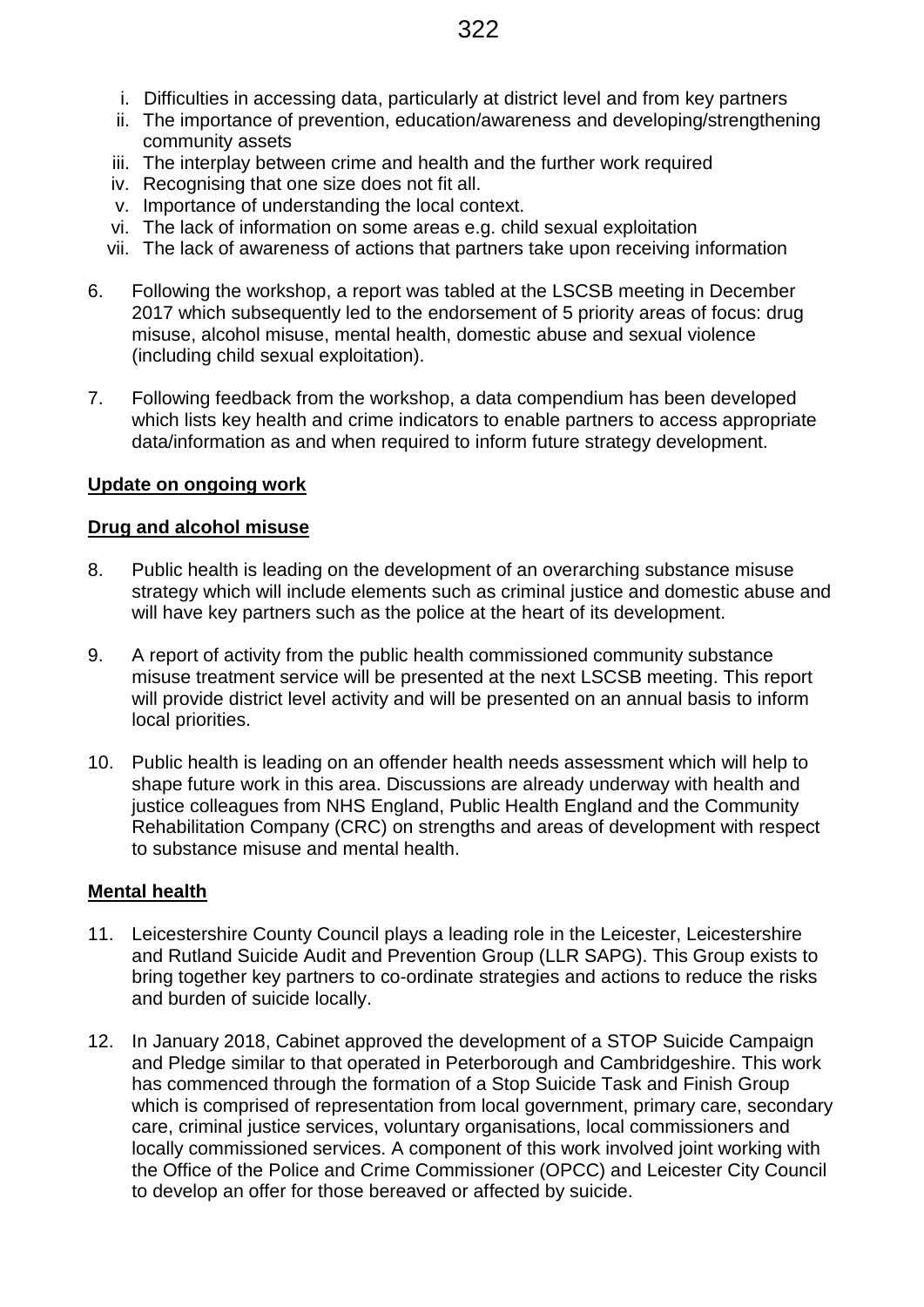## **Domestic Abuse & Sexual Violence**

- 13. A Leicester City, Leicestershire and Rutland (LLR) wide service is in place which is jointly commissioned by the County Council, City Council, Rutland Council and the OPCC. The service provides:
	- i. a single point of access for the public and for professionals
	- ii. an independent domestic violence advisory service that offers short term intensive support to manage immediate risks
	- iii. therapeutic interventions
	- iv. an independent sexual advisory service which links to the Sexual Assault Referral Centre.
	- v. Recovery and outreach services through group work and 1-2-1 support
- 14. In addition to the above, public health holds a contract for refuge provision for women fleeing domestic abuse. Discussions are underway to strategically align this service with the wider LLR commissioned service in the future.
- 15. The Ministry of Housing, Communities and Local Government has recently released £19 million of funding to expand support for survivors of domestic abuse across England. Leicestershire County Council is leading on an LLR wide bid (in collaboration with local voluntary sector organisations) for a share of the funding which will build on the services that were put into place using the previous funding allocation.

## **Other ongoing work**

- 16. In recognition of the feedback from the community safety workshop held in September 2017, a dashboard is being developed to provide timely access to health and community safety data to support evidence based practice within the district councils.
- 17. The OPCC are leading on the development of 'People Zones' which are geographically defined areas wherein public services (including health, police, local authorities, fire services and criminal justice services) work collaboratively to address the key social problems for that particular area. The intention is to address the issues that are the highest priority for the local community and the organisations that support them.
- 18. The outcomes of the People Zones project link closely to that of the Unified Prevention Board and the principles behind the project align with the LCC public health prevention offer. This provides an opportunity to take forward joint priorities through the Unified Prevention Board and to ensure closer working between the People Zones project and the tier 0 prevention offer to ensure there are strong links in to our commissioned services (e.g. lifestyle services, substance misuse services and sexual health services).

# **Relevant Impact Assessments**

Equality and Human Rights Implications